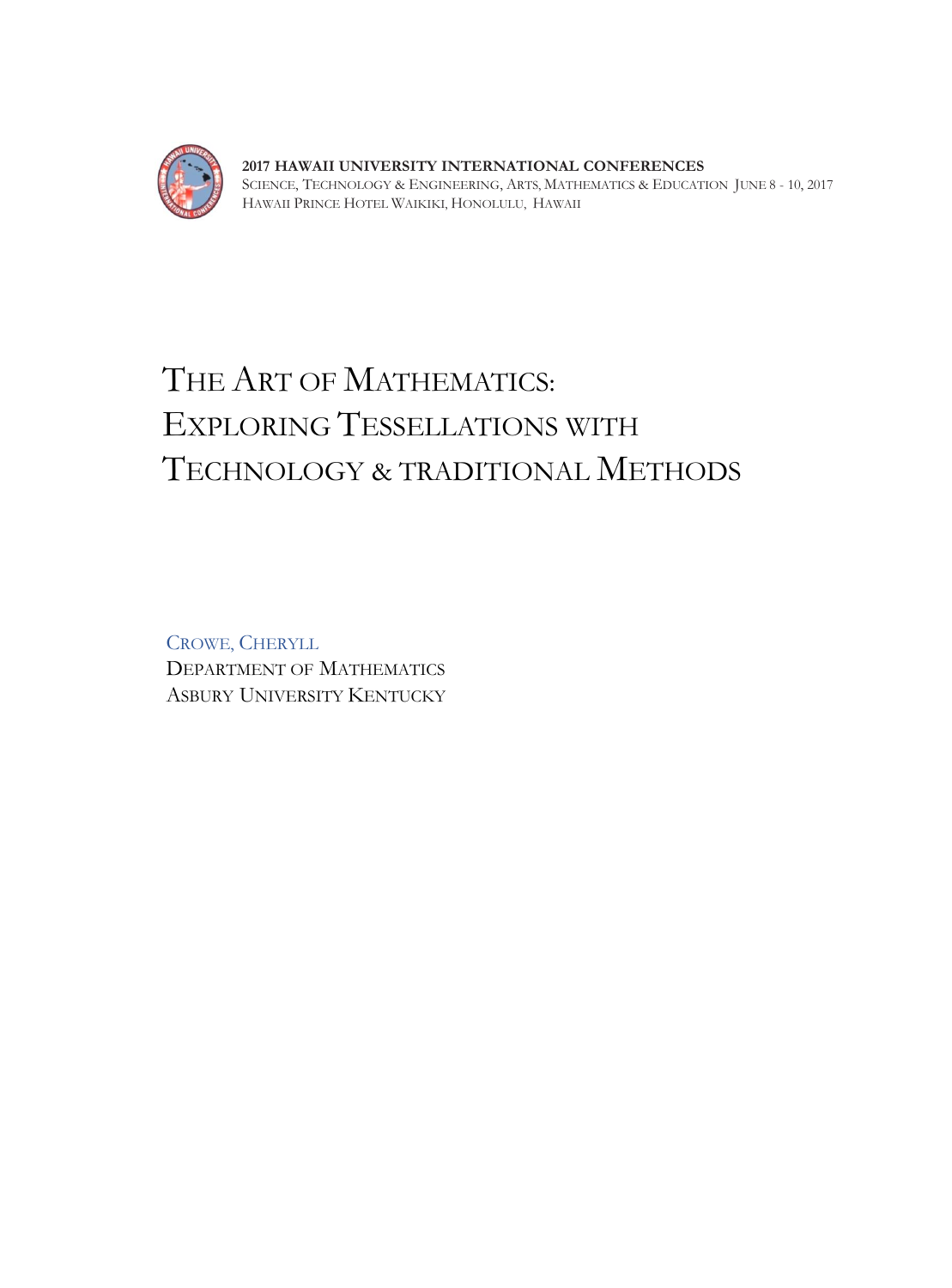**The Art of Mathematics: Exploring Tessellations with Technology & Traditional Methods**

Cheryll E. Crowe, Ph.D.

Asbury University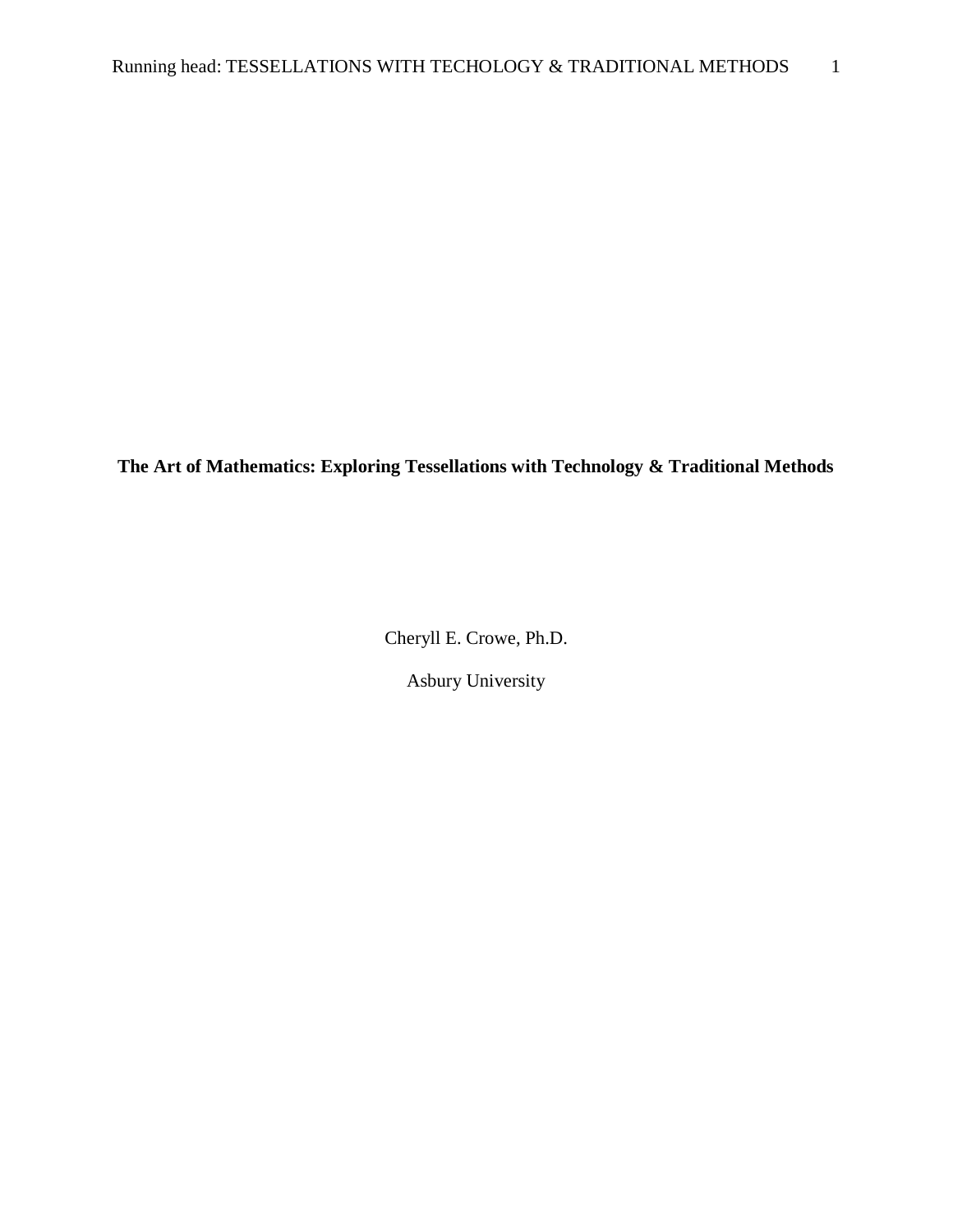#### **Abstract**

Tessellations can be used to engage K-16 students in thinking deeply about the art of mathematics, specifically the intersection of beauty and transformations. In this session, participants will create tessellations using paper/pencil, pattern blocks, GeoGebra (free, open source software), and online applets. Regular, semi-regular, and Escher-style tessellations will be explored through each of these methods. Participants will leave the session with materials to effectively implement the activities in the K-16 classroom.

*Keywords:* tessellations, transformations, GeoGebra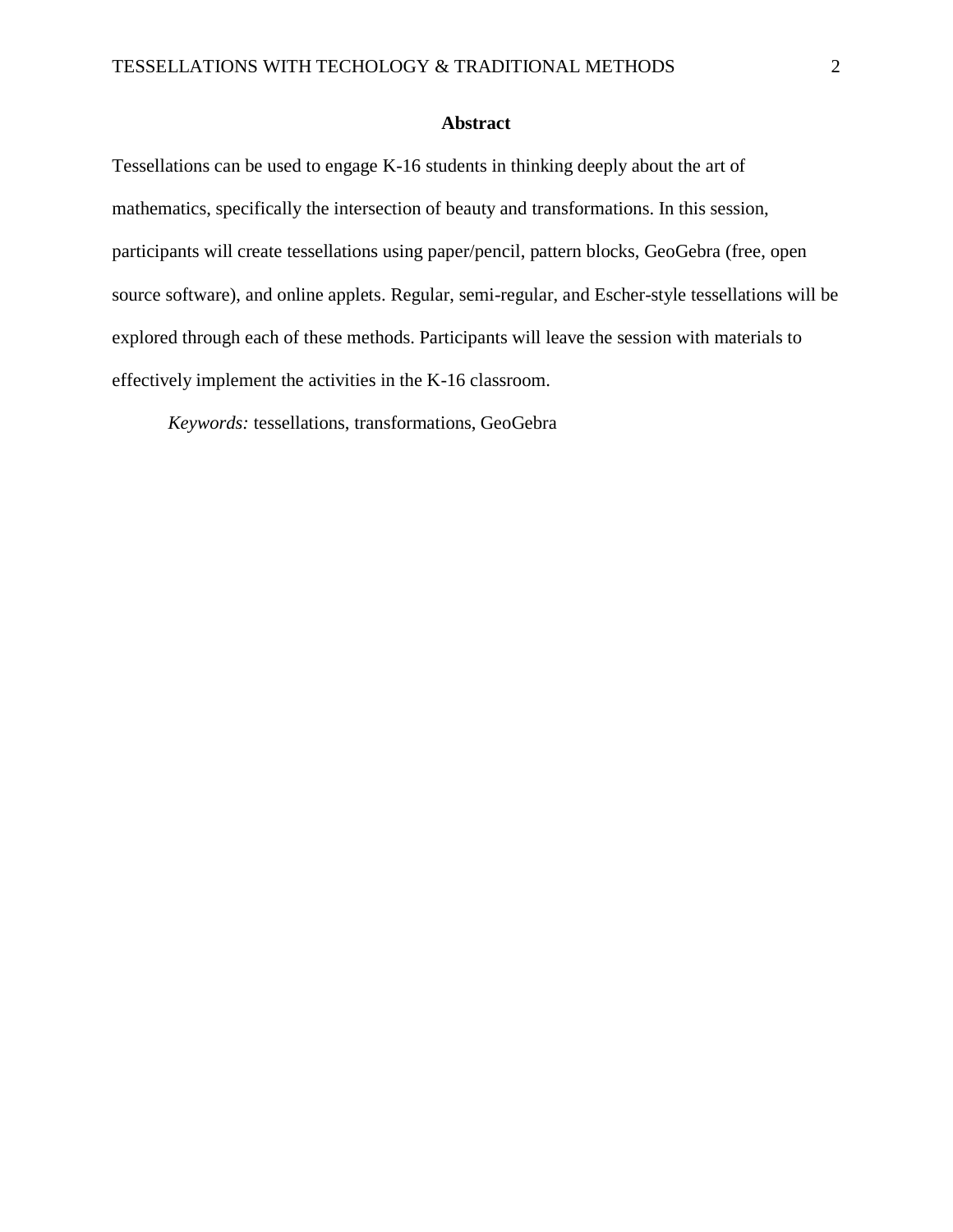The Art of Mathematics: Exploring Tessellations with Technology & Traditional Methods

A tessellation, often called tiling, is defined by filling a plane with repetitions of figures without overlap or gaps. Three types of tessellations are often evident in the K-12 classrooms: regular, semi-regular, and Escher-style tessellations. Tessellations are not explicitly outlined in the Common Core State Standards for high school mathematics, but explorations on the topic of tessellations can develop reasoning ability, critical thinking, and creativity skills in students (Nirode, 2013). While the art of mathematics may be seen as an optional curricular component, the importance of mathematical aesthetics in fostering children's mathematical thinking can be foundational, as students' aesthetic criteria often motivates their mathematical explorations (Eberle, 2014).

In grades K-12, students often explore tessellations using the traditional methods of paper/pencil and pattern blocks (Chick et.al, 2008; Holly, 1995). A set of pattern blocks consist of green triangles, orange squares, blue parallelograms, tan rhombi, red trapezoids, and yellow hexagons. The tactile approach to using pencil/paper and pattern blocks can helpful for students of all ages to explore tessellations; however, there are restrictions to the use of these tools, specifically given the limited number of shapes available with pattern blocks. Therefore, the use of technology to also explore tessellations can provide a rich learning experience to students that they would not be able to access using tactile manipulatives. This paper will address ways to teach regular, semi-regular, and Escher-Style tessellations using traditional methods and technology.

#### **Exploring Regular Tessellations**

Regular tessellations are produced from tiling regular polygons. Since the regular polygons must fill the plane at each vertex, then the interior angles must be an exact divisor of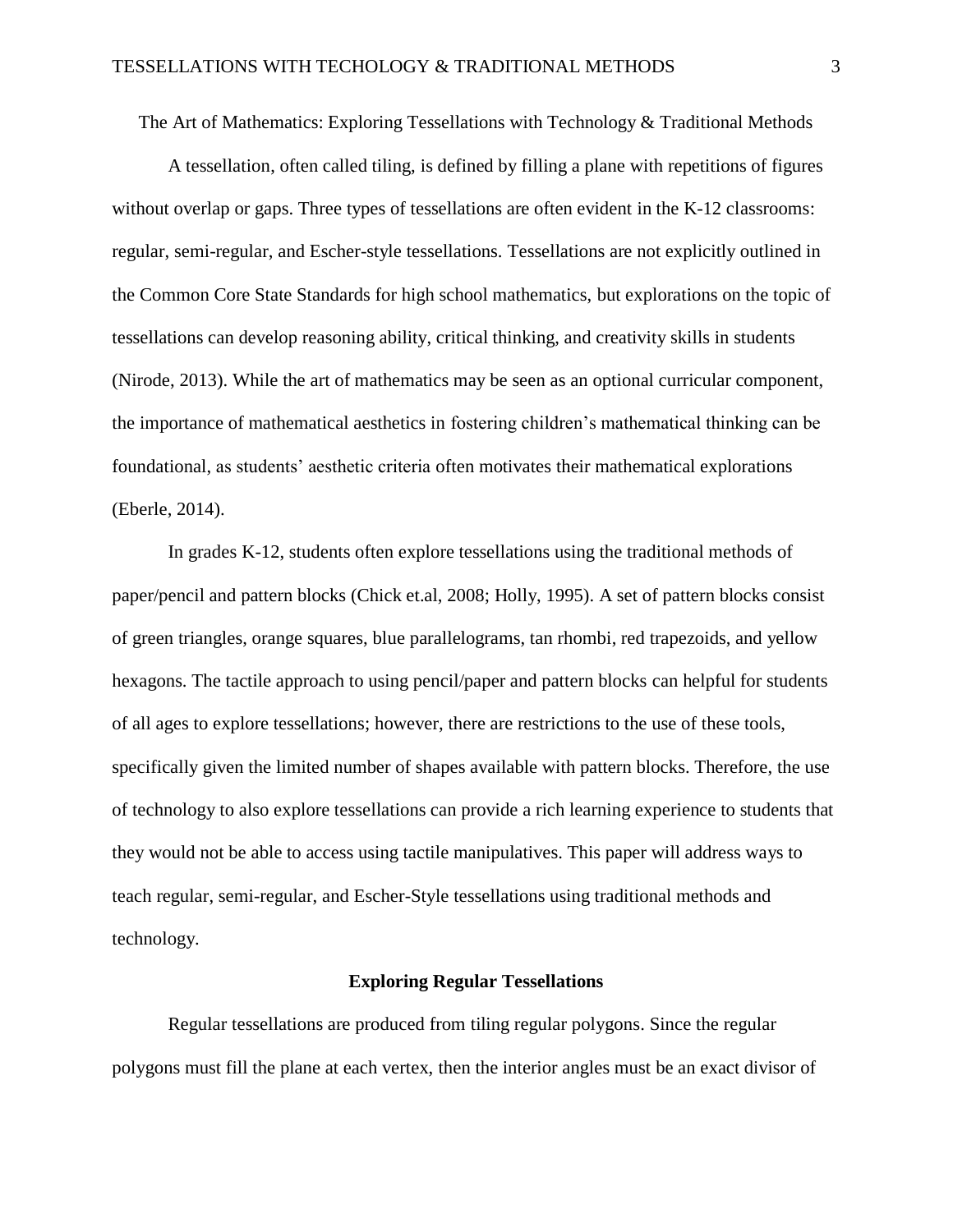360°. To explore regular tessellations, only one shape of pattern blocks is used to determine if a tessellation can be created. Through hands-on discovery learning, students are able to determine that only three of these polygons produce a tessellation in the Euclidean plane, and all three are regular polygons. Teachers often have students trace the pattern blocks using pencil and paper to create a tessellation that fills an entire page.





The use of geometry software can also foster interesting explorations and aid in visual connections. Through the use of the "Regular Polygon" tool, students can create a variety of polygons and then rotate the polygons to determine if a tessellation is created. The angle measurement tool is particularly useful in making connections to the types of regular polygons that tessellate.



*Figure 2.* Regular Tessellations Produced in GeoGebra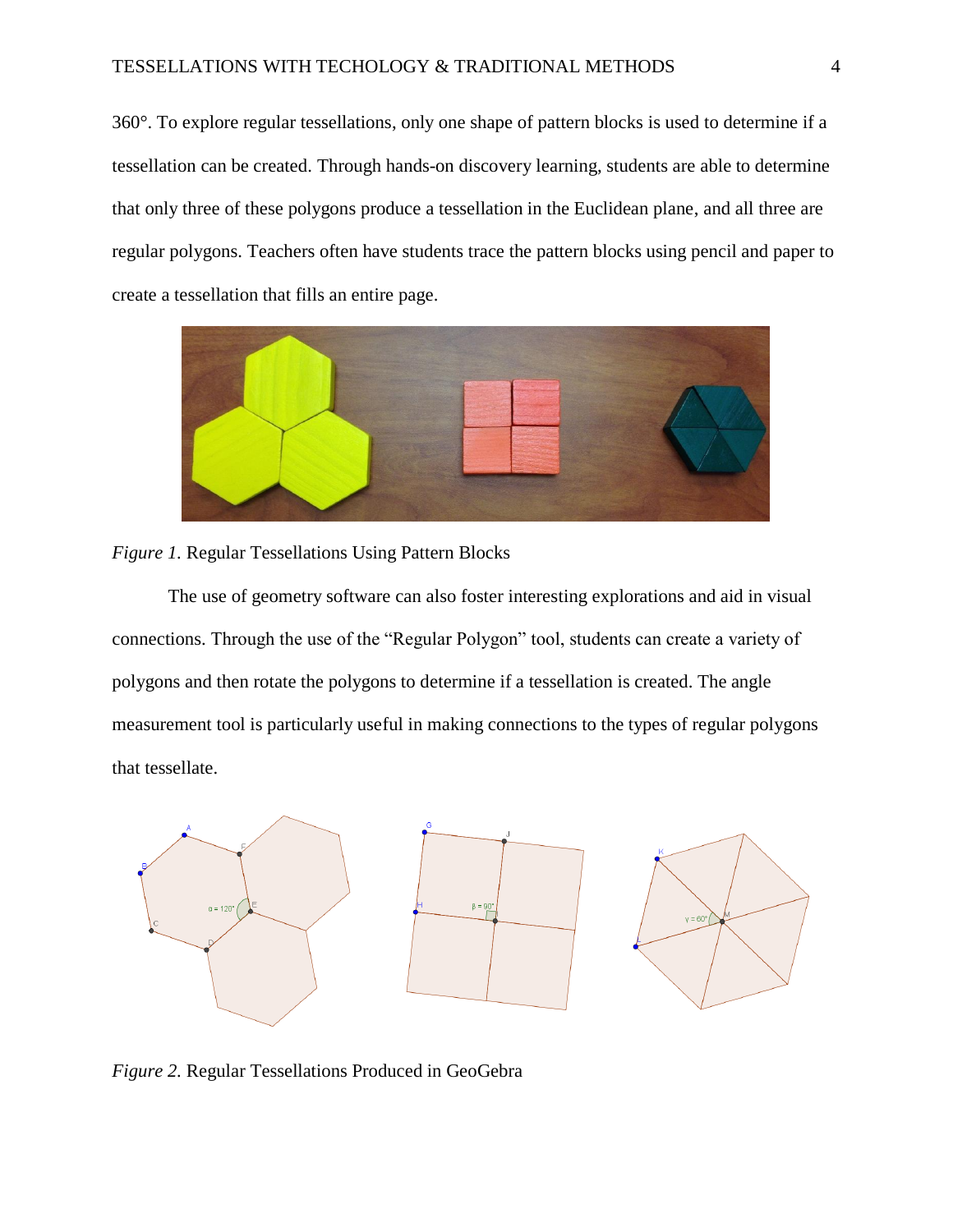These pre-images or initial figures can be translated within the software to produce larger tessellations that fill the GeoGebra screen. Also, adding color and pattern to the polygons could add interest to the sketch and foster mathematical discussion.

#### **Exploring Semi-Regular Tessellations**

Semi-regular tessellations include more than one type of regular polygon, and the arrangement of polygons at each vertex is the same. The naming/numbering system for semiregular tessellations is based on counting the number of sides of the polygons around the given point of rotation. Of particular interest at the K-12 level is the exploration of the arrangements of regular polygons that produce semi-regular tessellations. Here again, pattern blocks can provide an opportunity for discovery and enable students to consider various groupings around a given vertex. Two common semi-regular tessellations are shown in Figure 3.





*Figure 3.* Semi-Regular Tessellations Using Pattern Blocks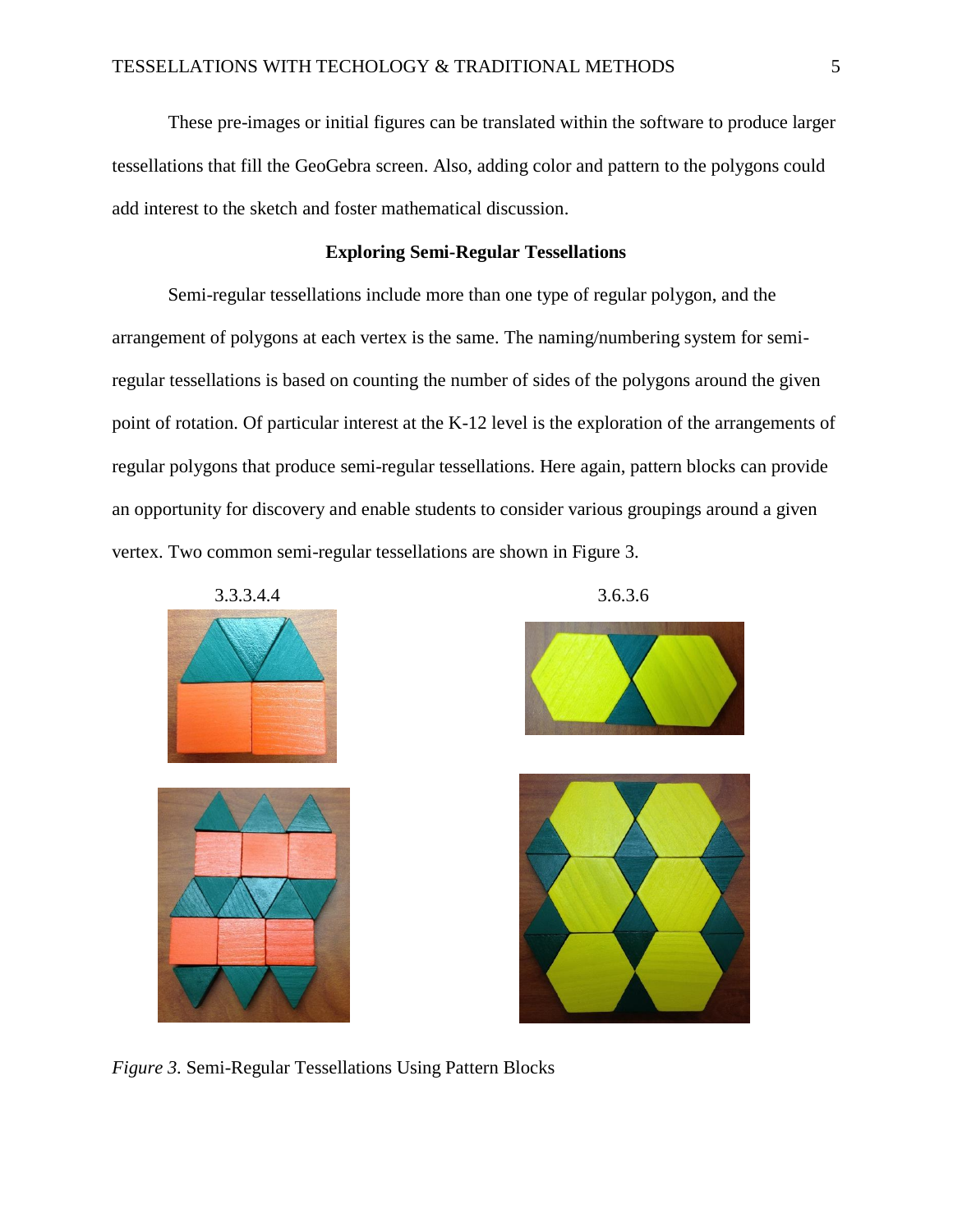While pattern blocks are helpful, the exploration can be cumbersome for more complex semi-regular tessellations. Also, semi-regular tessellations that utilize octagons or dodecagons cannot be created given the limitations of the shapes of pattern blocks. Therefore, it is challenging for students to discover all eight semi-regular tessellations using manipulatives. However, by incorporating the use of geometry software, student have can have a rich learning experience and explore all eight of these tessellations. Again, the use of the "Regular Polygon" tool in GeoGebra is invaluable in the exploration of semi-regular tessellations. As illustrated in Figure 4, all eight semi-regular tessellations can be created and manipulated during the software.



*Figure 4.* Pre-Image for Semi-Regular Tessellations Produced in GeoGebra

These pre-images can be translated using the tools in GeoGebra to produce large tessellations that fill the entire screen. As evident in 3.3.3.6, the use of the "Angle Measurement" tool can provide a visual connection to the sum of the angles of 360° at a given vertex. Similar to the exploration with regular tessellations, color and patterns within the polygons could also provide clarity as the large tessellation is created.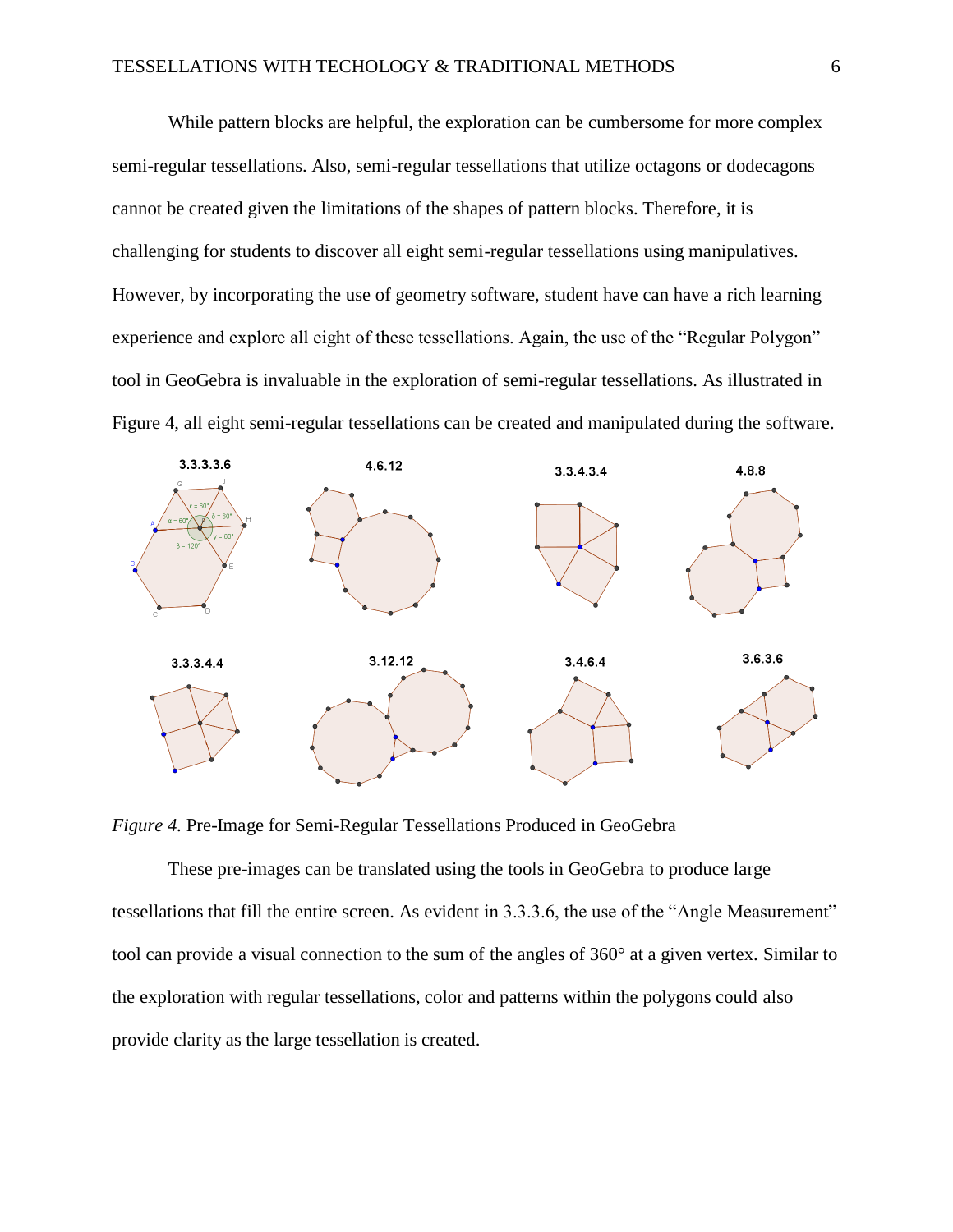In addition to GeoGebra, online applets can provide a meaning mathematics exploration of tessellations for students. Links to several web-based generators for regular and semi-regular tessellations are available in Appendix A. Each of these applets focus on the properties of tessellation and encourage student discovery of tessellations.

#### **Exploring Escher-Style Tessellations**

Escher-style tessellations are often the most revered tessellations in the K-12 classroom as these tessellations truly demonstrate the "art of mathematics" and engage students in interesting investigations. With a background in graphic art, M.C. Escher became fascinated by the regular Division of the Plane and greatly impacted the field of mathematics through his work in tessellations (MC Escher Company, 2016). Simplistic Escher-style tessellations can be produced by hand using a fairly efficient process; directions for classroom implementation are available in Appendix B.

In order to explore more complex designs, online applets or GeoGebra can be very effective for student exploration related to Escher-Style Tessellations. Directions to create an Escher-Style Tessellations using GeoGebra is available in the Appendix C. While very engaging, the process in GeoGebra requires precision and can become time consuming, especially for students with special needs. An alternative to GeoGebra is to design tessellations using online applets which eliminates some of the cumbersome steps so students can participate in class exploration and discussion more efficiently. A list of online applets to foster the creation of Escher-style tessellations is available in Appendix A.

#### **Conclusion**

Whether discovering tessellations using traditional methods or with technology, students in grades K-12 who engage in such activities can gain valuable insights into many mathematical concepts. The explorations outlined in this paper certainly address the Standards for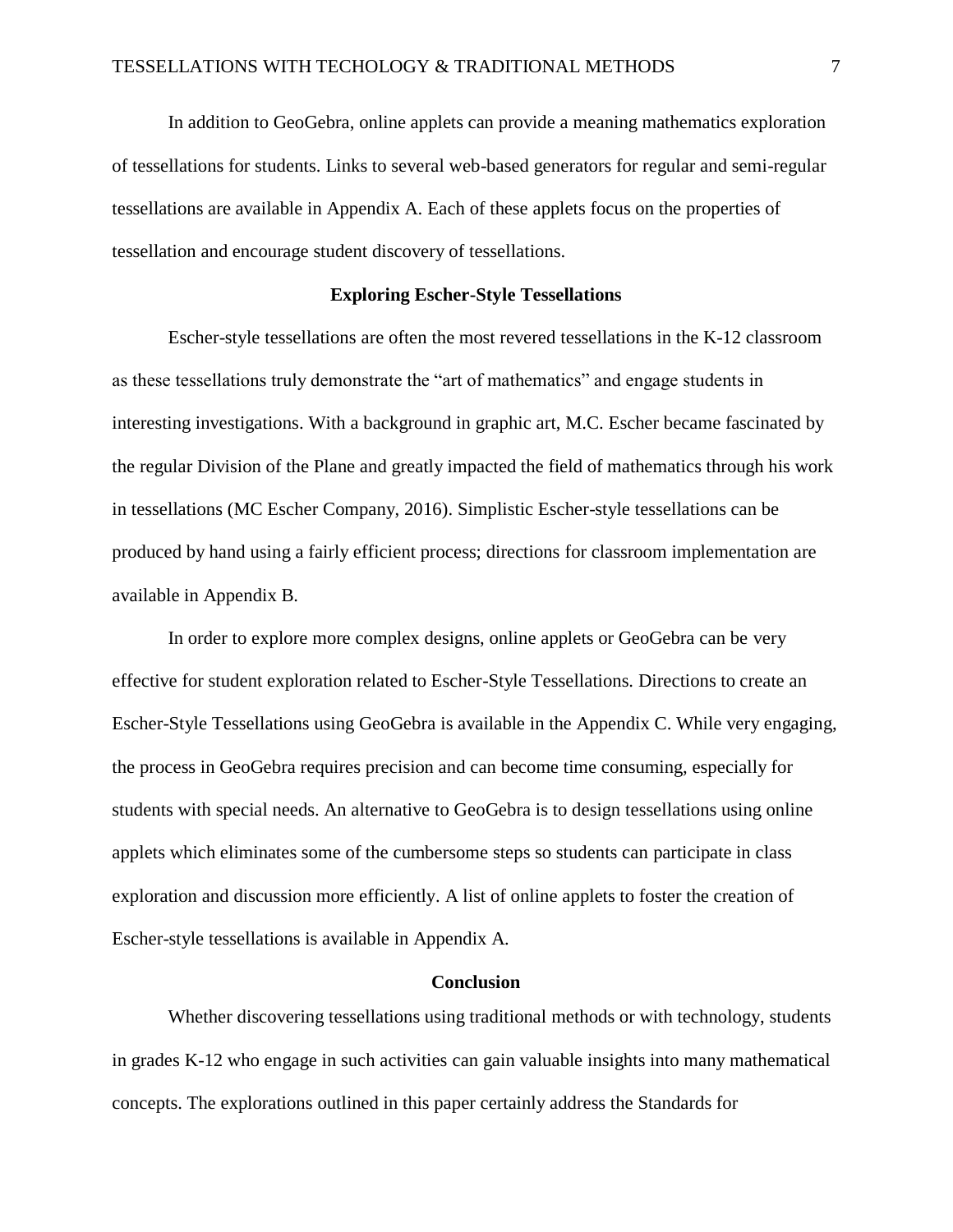Mathematical Practice as outlined in the Common Core State Standards. Through these activities with tessellations, students address six of the eight practice standards (CCSS, 2016):

- Make sense of problems and persevere in solving them.
- Reason abstractly and quantitatively.
- Model with mathematics.
- Use appropriate tools strategically.
- Attend to precision.
- Look for and make use of structure.

However, perhaps the most significant objective is not found within formal curriculum: fostering an appreciation for the "art of mathematics".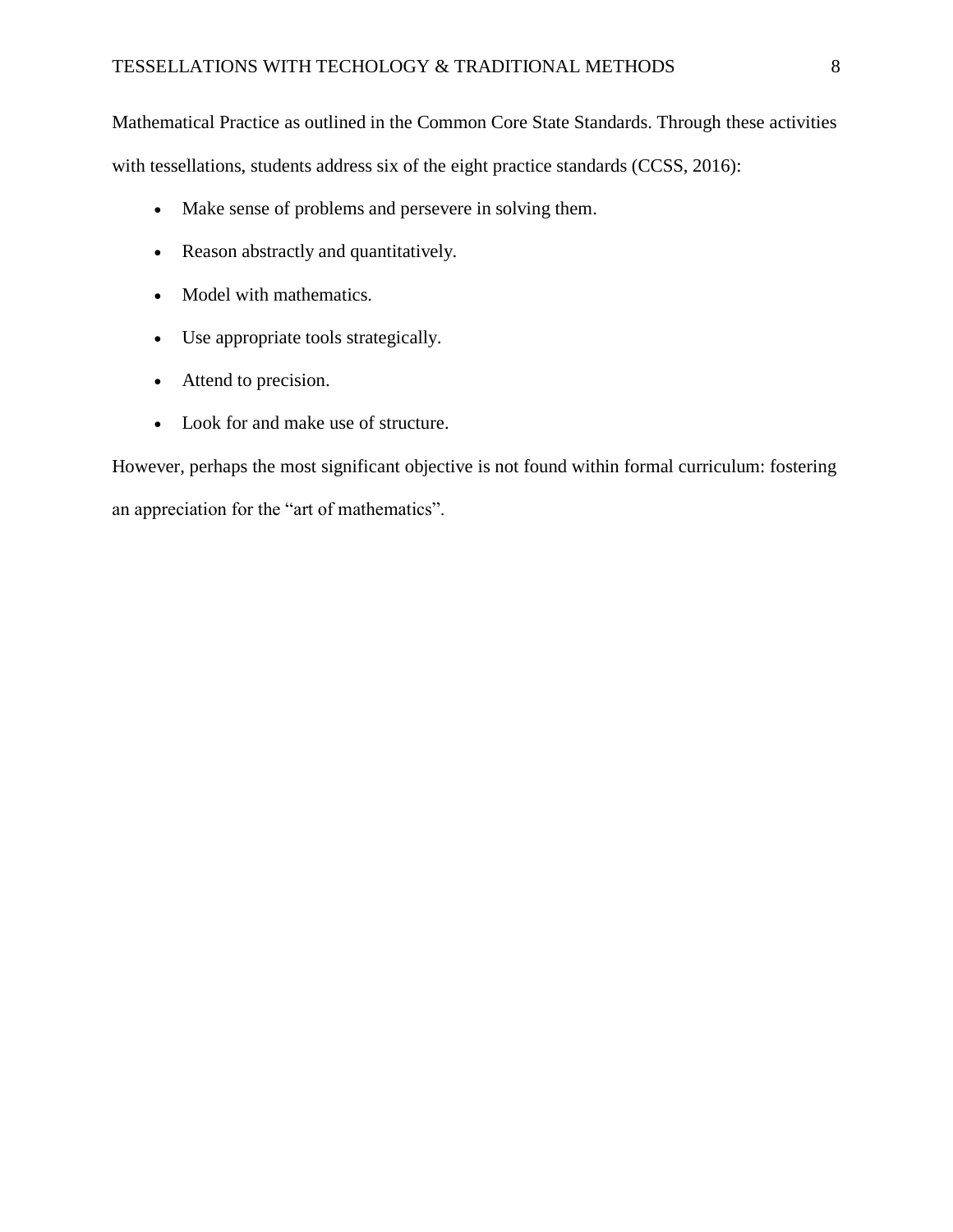#### References

- Chick, L., Holmes, A. S., McClymonds, N., Musick, S., Reynolds, P., & Shultz, G. (2008). Geometry and measurement. *Teaching Children Mathematics, 14*(7), 409-409.
- Common Core State Standards Initiative [CCSS] (2016). *Standards for Mathematical Practice*. Retrieved from<http://www.corestandards.org/Math/Practice/>
- Eberle, R. S. (2014). The role of children's mathematical aesthetics: The case of tessellations. *Journal of Mathematical Behavior, 35*, 129-143.
- Edkins, J. (2007). *Design a Tessellations Online (Escher-Style).* Retrieved from <http://gwydir.demon.co.uk/jo/tess/sqtile.htm>
- Holly, K. (1995). Shape up! *Teaching Children Mathematics, 2*(4), 226.
- Math is Fun (2013). *Tessellation Artist*. Retrieved from

<http://www.mathsisfun.com/geometry/tessellation-artist.html>

- M.C. Escher Company (2016). *About Escher*. Retrieved from:<http://www.mcescher.com/about>
- National Council of Teachers of Mathematics (2016). *Tessellation Creator.* Retrieved from

<https://illuminations.nctm.org/Activity.aspx?id=3533>

- Nirode, W. (2013). Don't sacrifice geometry on the common core altar. *Mathematics Teacher, 107*(3), 168-170.
- NRICH (2016). *Tessellation Interactivity*. Retrieved from<https://nrich.maths.org/6069>
- Petti, W. (2016). *Tessellation Town*. Retrieved from <http://www.mathcats.com/explore/tessellationtown.html>

Shodor (2016). *Tessellate!* Retrieved from

<http://www.shodor.org/interactivate/activities/Tessellate/>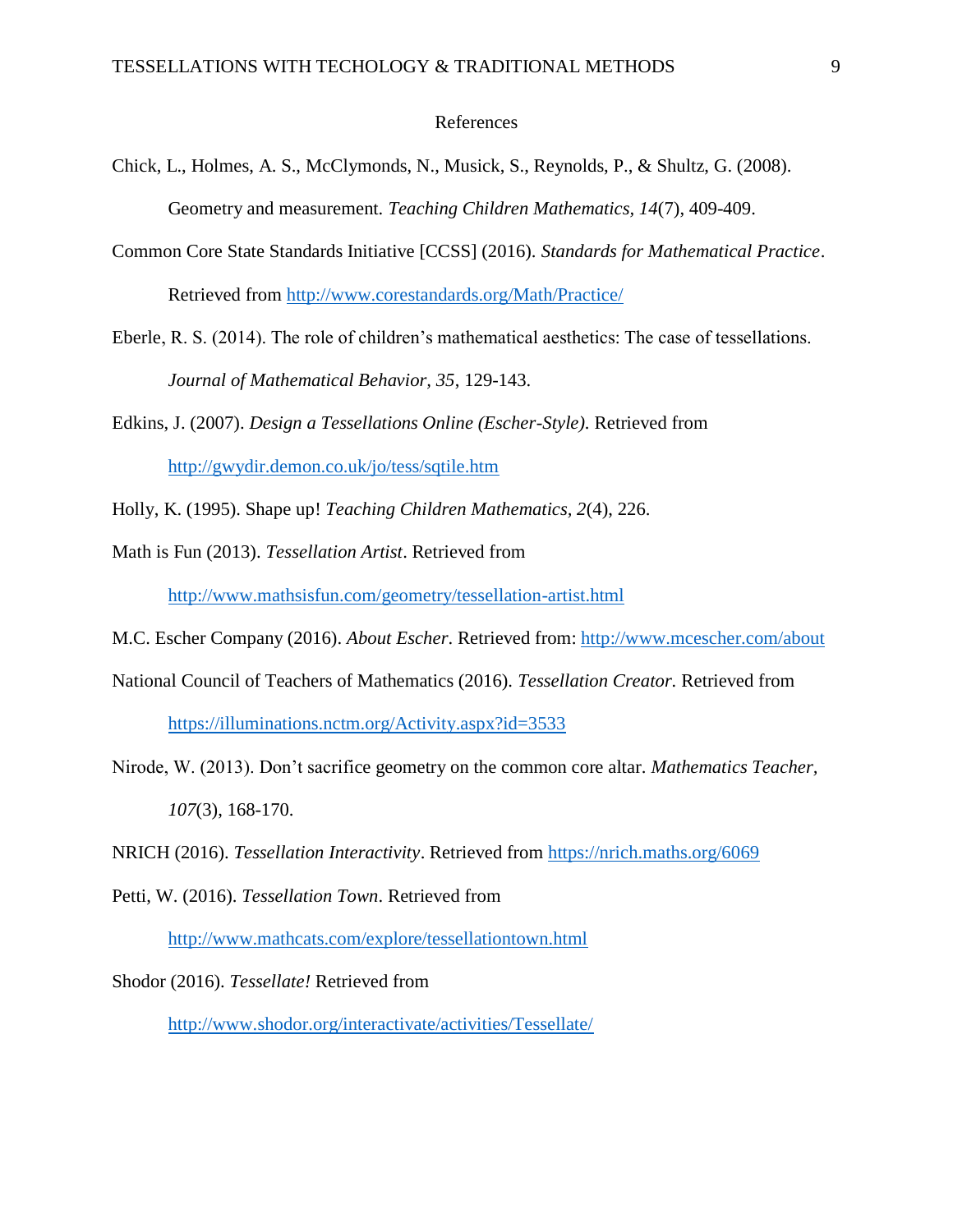## Appendix A: Online Tessellations Applets

#### **Regular & Semi-Regular Tessellations**

Tessellation Creator:<https://illuminations.nctm.org/Activity.aspx?id=3533> (NCTM, 2016)

Tessellate!:<http://www.shodor.org/interactivate/activities/Tessellate/> (Shodor, 2016)

Tessellation Artist:<http://www.mathsisfun.com/geometry/tessellation-artist.html>

(Math is Fun, 2013)

Tessellation Interactivity:<https://nrich.maths.org/6069> (NRICH, 2016)

## **Escher-Style Tessellations**

Design a Tessellations Online (Escher-Style):<http://gwydir.demon.co.uk/jo/tess/sqtile.htm>

(Edkins, 2007)

Tessellation Town:<http://www.mathcats.com/explore/tessellationtown.html> (Petti, 2016)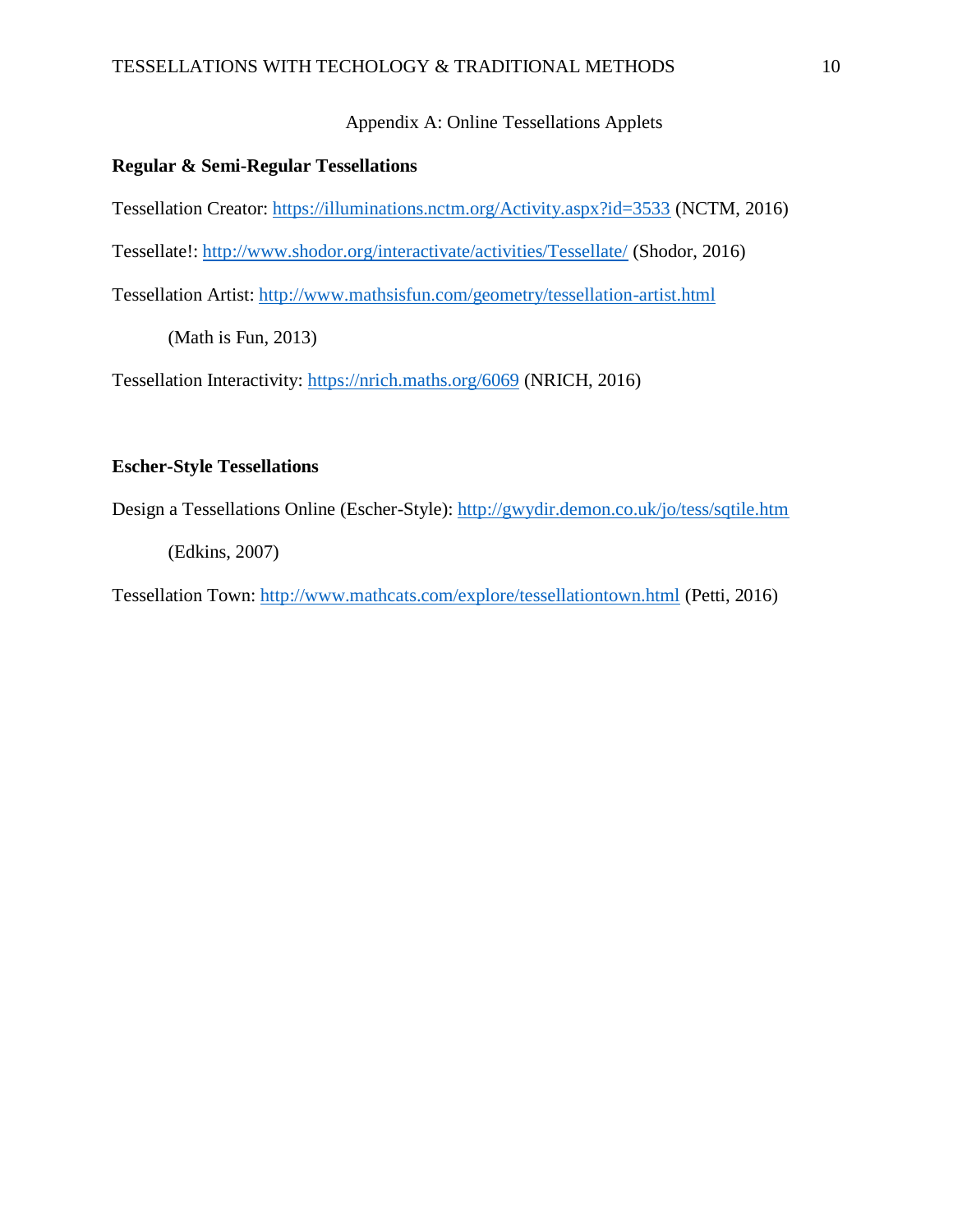Appendix B: Directions to Create an Escher-Style Tessellation using Traditional Methods

#### **Step #1:**

Begin with a standard 3"x 5" index card. Cut out a quadrilateral (preferably parallelogram, rectangle, rhombus, or square) as the original figure.



#### **Step #2:**

Cut a design from the left side of the figure and then perform a horizontal translation of the piece to the right side of the figure. Tape the piece to the quadrilateral.



#### **Step #3:**

Cut a design from the top side of the figure and then perform a horizontal translation of the piece to the bottom side of the figure. Tape the piece to the quadrilateral.



## **Step #4:**

You have now created the pre-image for your tessellation. Using transformations, fill an  $8\frac{1}{2}$  x 11" sheet of paper without any white space or overlap between figures.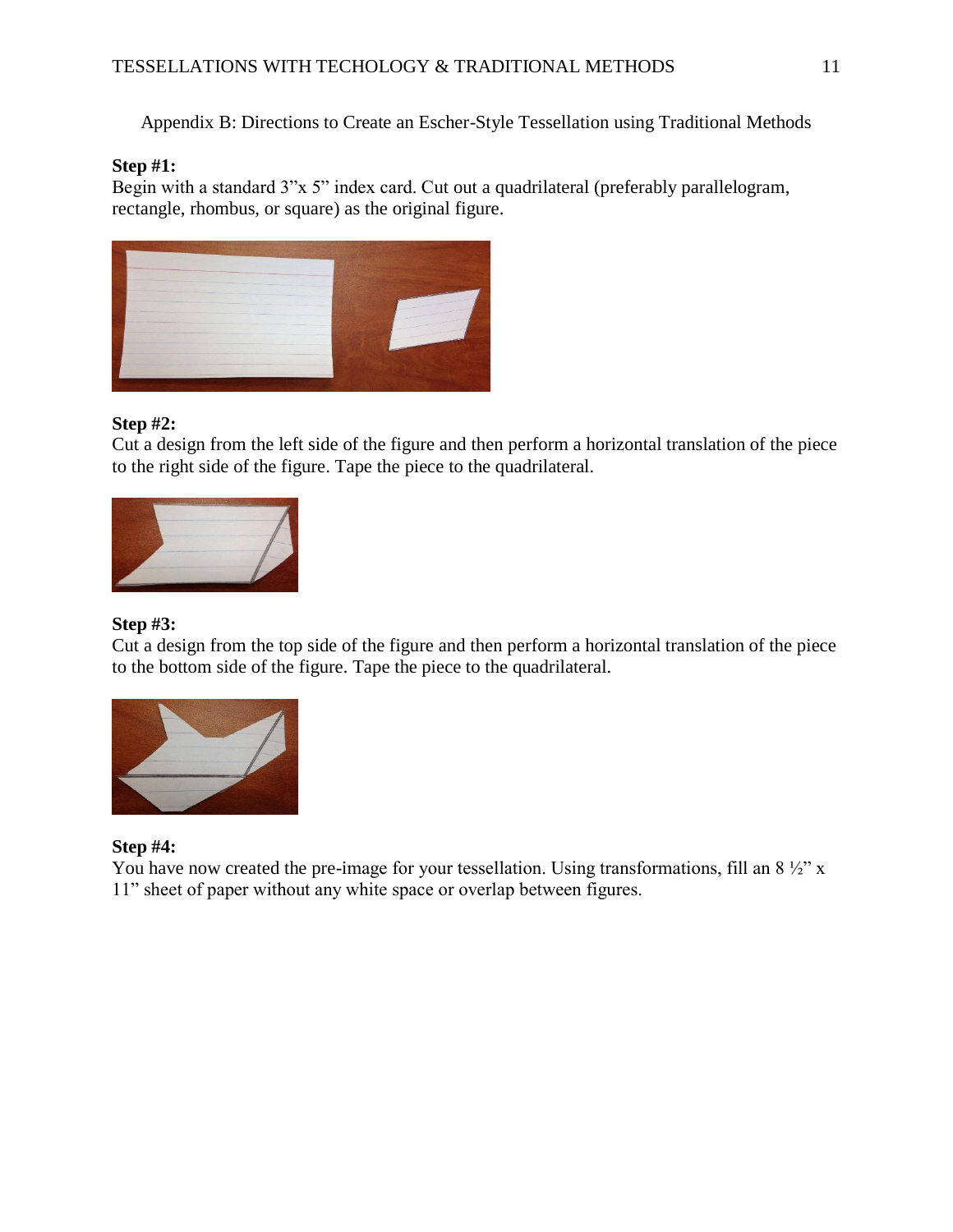Appendix C: Directions to Create an Escher-Style Tessellation using GeoGebra

# **Step #1:**

Construct a parallelogram.



# **Step #2:**

Using the polygon tool, create the parallelogram and then hide the lines.



### **Step #3:**

Using the segment tool, construct a random, simple shape on the left side of the figure.



#### **Step #4:** Construct a vector that is the length and direction of the top or bottom side.

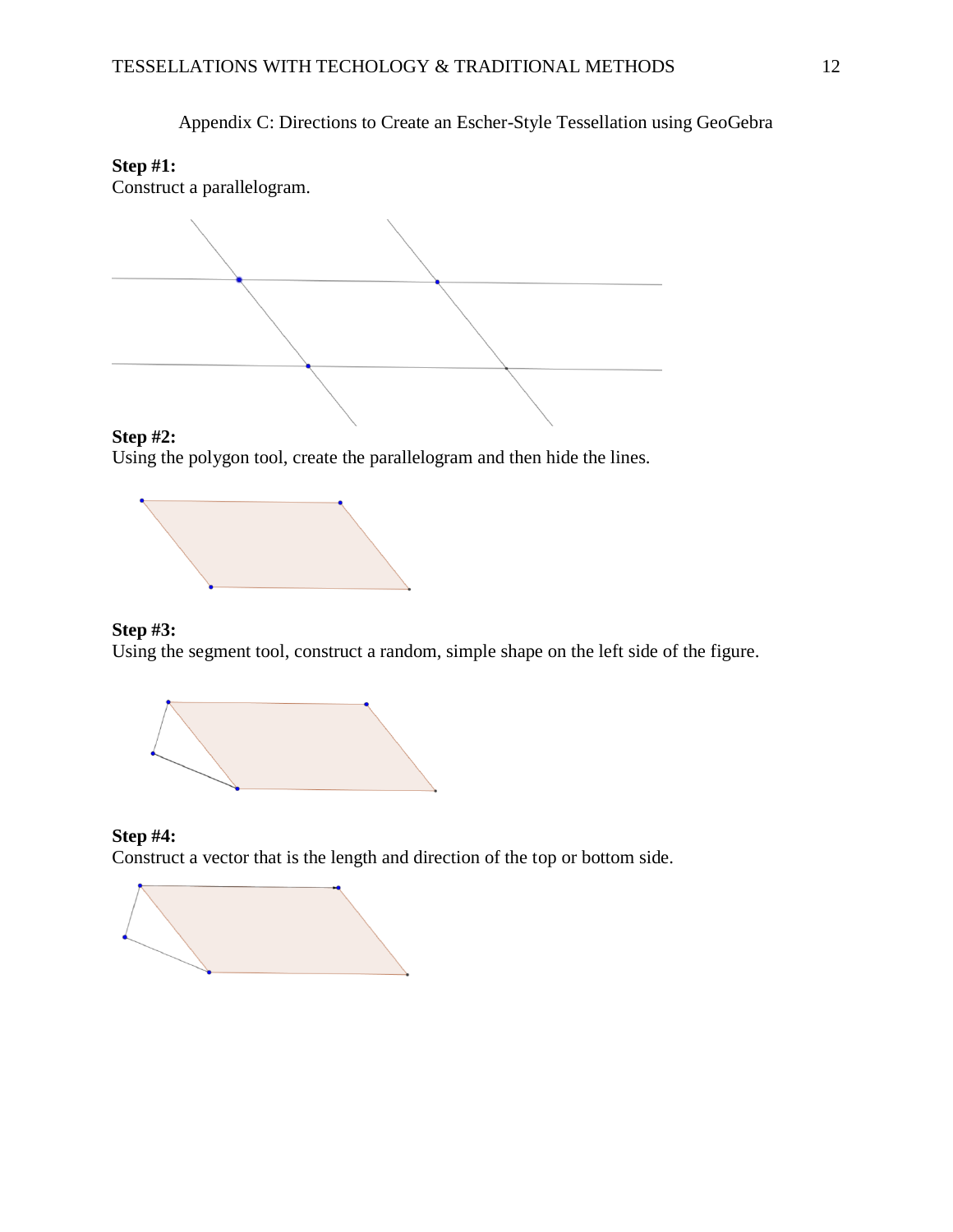#### **Step #5:**

Use the translate vector tool to translated each segment of the random shape.



#### **Step #6:**

Repeat the process outlined in steps #3-5 to construct a second random, simple figure at the top and bottom of the figure.



## **Step #7:**

Hide the two vectors and the original parallelogram. Then connect the segments and points using the polygon tool. This object will be the pre-image for the tessellation.



## **Step #8:**

Use the vector tool to create a vector from one point to another point in the figure in order to translate the figure. Then translate by vector, selecting the pre-image and then the vector.